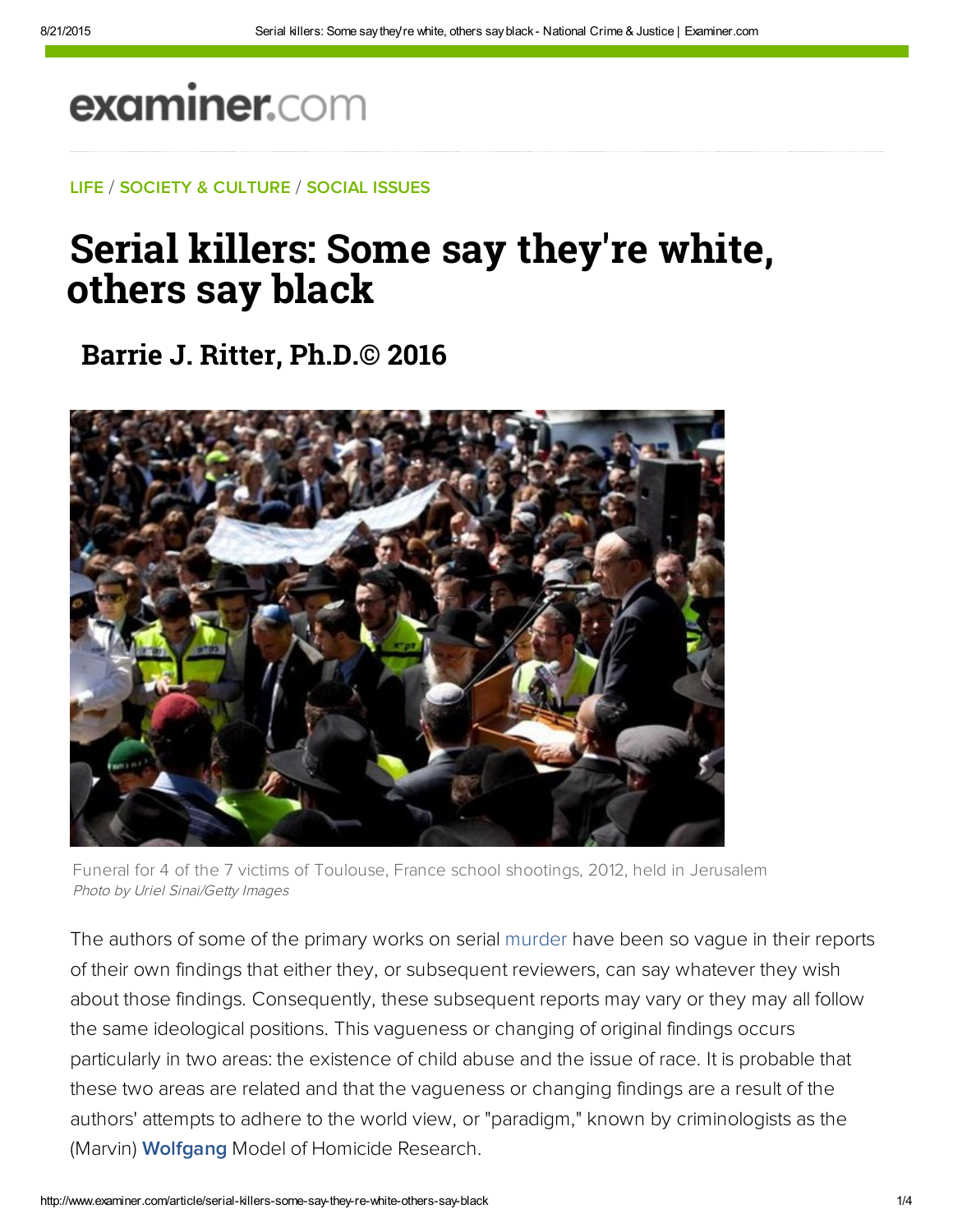## 8/21/2015 Serial killers: Some saythey're white, others sayblack National Crime & Justice | Examiner.com

In this world view, almost all homicides are "crimes of passion" committed by nonwhites, primarily African Americans, whose values are derived from their "subculture of violence." The dominant (white, middle-class) culture, on the other hand, is seen as diametrically opposed to violence and living in a culture of nonviolence. Wolfgang (1958, with Ferracuti, 1967) believed that there was little chance of an increase in homicides by members of this culture, no matter what the criminal justice system did or whether their murders were punished. There were only two types of murders they committed anyway, and both are rare: murders involving psychopathology (including those without apparent motives) and premeditated or carefully planned, rational murders. Therefore, criminology can safely ignore homicides committed by members of the dominant culture. The field should focus instead on the more numerous murders committed by poor blacks (1967). Criminologists essentially said, "yes sir," and then went full-steam ahead for the next 50 years - without ever testing the subcultural theory.

[Kuhn](http://bit.ly/1dr9nBK)'s (1962) notion of paradigms only applied to natural sciences. At one time criminologists realized their traditions, roots and methods were not those of history or social sciences (see, e.g. [Vold](http://bit.ly/19qHo41), 1958; [Sutherland](https://books.google.com/books?id=wqRQqXKuU7sC&printsec=frontcover&dq=sutherland+and+cressey+1978&hl=en&sa=X&ved=0ahUKEwjBkYqLud7PAhWJ6IMKHaR6CIcQ6AEIJTAA#v=onepage&q=sutherland%20and%20cressey%201978&f=false) & Cressey, 1978). These writers further believed that criminology was incapable of progress without joining the behavioral sciences. Criminologists who confuse psychodynamics and empirical psychology are those whose works are most vague. They include [Hickey](http://bit.ly/1d24FnU) (1991), the FBI and associates, Ressler, [Burgess](http://amzn.to/1m3WQ6w) and Douglas (1988) (in contrast to later works by Ressler & [Shachtman,](http://bit.ly/1akhQkk) 1992) and, to a lesser extent, Leyton (1986). Leading scholars should be called to task for misrepresenting their work and/or making it so easy for others to do so by the vagueness with which they report it and the failure to correct reviewers. Hickey's work is the most problematic for he takes one of the most respected psychologists in the world and, ignoring the fact that **Albert [Bandura](http://bit.ly/1d36ep4)'**s work was in the area of mass media and learning, describes it as psychodynamic and focused on early childhood.

Consider, for instance, an early review of the literature by Cluff, [Hunter](http://bit.ly/KfYIg6) and Hinch (1997, pg. 303), particularly concerning studies by Hickey and Leyton. The reviewers report that such scholars have described serial killers in terms that suggest linkages between serial murder and social structural causes, such as class. Cluff, Hunter et al find that Leyton's thesis about serial killers sounds much like typical, conventional murderers (e.g. those Wolfgang, 1958, described) who are minorities from poor and poorly educated homes. Both male and female serial killers share with each other and with traditional murderers "a sense of powerlessness derived from their socioeconomic situations." They cite Hickey, Leyton, and other sources for the view that males and female serial murderers "kill as a vehicle for gaining a measure of power." The distinctions between rich and poor, black and white, and having or not having power are all lost because of the reviewers' focus on *feeling* powerless.

The following statements show what Hickey (1991) actually wrote: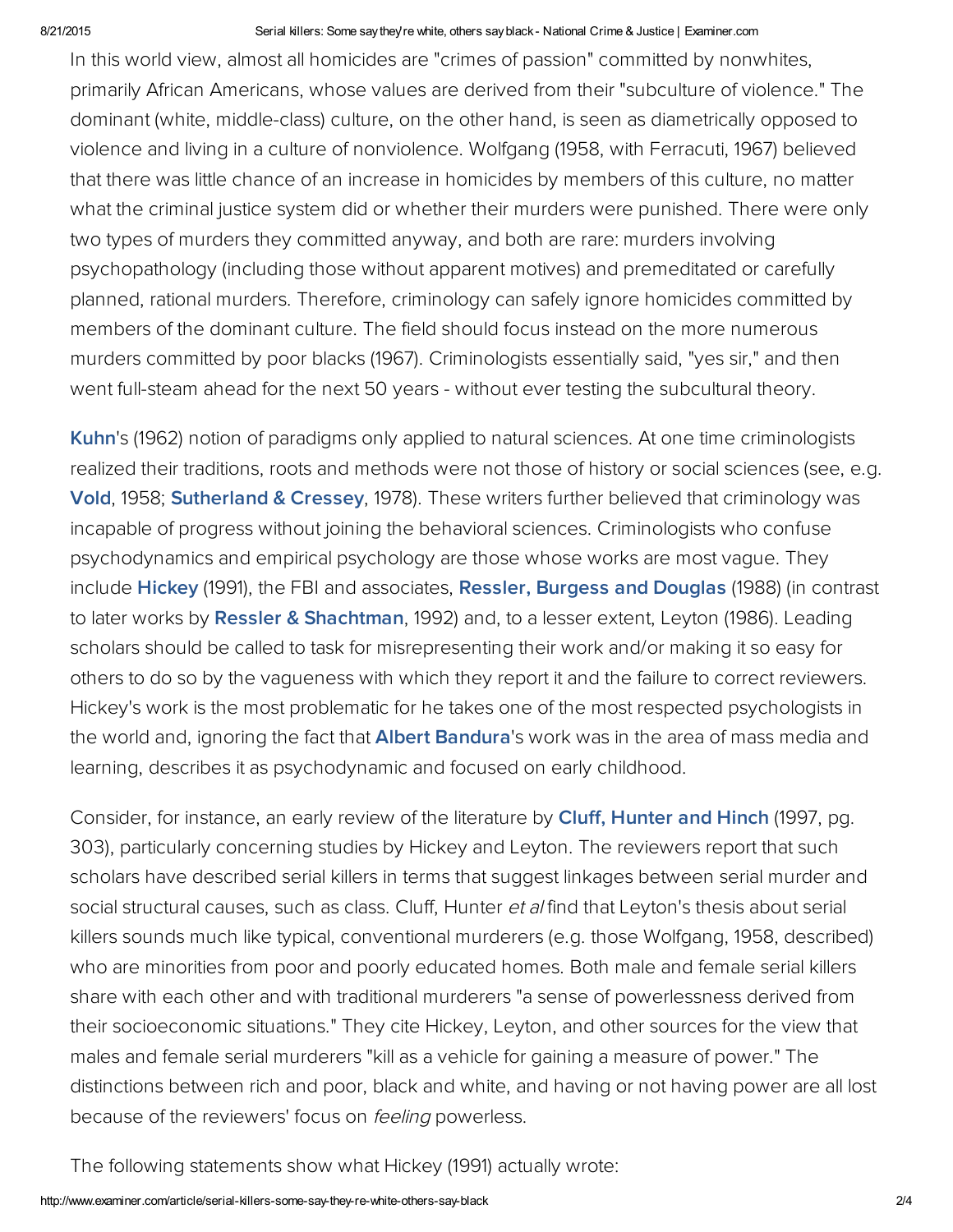"Social structural theories offer cogent explanations for many types of crime except for serial murder" (Hickey, pg. 88).

"Generally, serial murderers do not belong to a racial or ethnic minority, and do not appear to be particularly motivated, although there are a few exceptions, by social or financial gain" (Hickey, 1991, pg. 88).

Further, Hickey (1991) reported that 85 percent of male serial killers in the U.S. from the mid-1800s through 1988 were white and 97 percent of females were white. And, among the latter, two thirds were classified as being in the middle to upper-class social hierarchies. Apparently, members of the dominant culture can and do increase the numbers of their killings: Hickey reports a sharp increase since 1970 in female serial killings and more male serial killings recorded in the 13-year period between 1975 and 1988 than during any previous span of 25 years.

What's more, according to Hickey (1991, pg. 122), female serial killers did not suffer more childhood traumas than other criminals or even noncriminal populations. Their primary motive appears to have been financial security, but they also killed for "revenge, enjoyment and sexual stimulation." And, despite the absence of psychosis, Hickey spends a page quoting Wolfgang and Ferracuti's (1967) statement about middle and upper-class murderers. "This explanation may well fit the two thirds of females" in the middle and upper classes, Hickey says. One wonders precisely how Wolfgang was still correct in his assessment? Hickey never admits that any serial killers engage in premeditated murders. But he does provide them with an abundance of excuses, unseen stresses and untestable abuses.

Leyton (1986, pg. 311) is far more forthright when he said that "these killers were almost never drawn from the ranks of the truly oppressed: there are few women, blacks, or native Americans in our files." However, Leyton (1986) departs from his social-historical theory of multiple murder to tack on a page at the end of his book that offers his subjects a form of the so-called abuse excuse. He claims that many multiple murderers have suffered from at least one of four following "pressures within the natal family" (pg. 315): adoption, illegitimacy, institutionalization or a mother who marries three or more times. But what kind of an excuse is this, when they share this characteristic with up to 20 percent of the general population? It is hardly a sad story, this notion by Leyton of "pressures," which, in any event, he fails to explain in his case histories so that we understand how these "pressures" created the multiple murderer.

## SUGGESTED LINKS

- **▶ [How profiling was made to seem effective, how our minds encouraged that effort](www.ritterhomicideresearch.com/articles/How-profiling-was-made-to-seem-effective.pdf)**
- [Why profiling is unlikely to work](www.ritterhomicideresearch.com/articles/Why-criminal-profiling-is-unlikely-to-work.pdf)